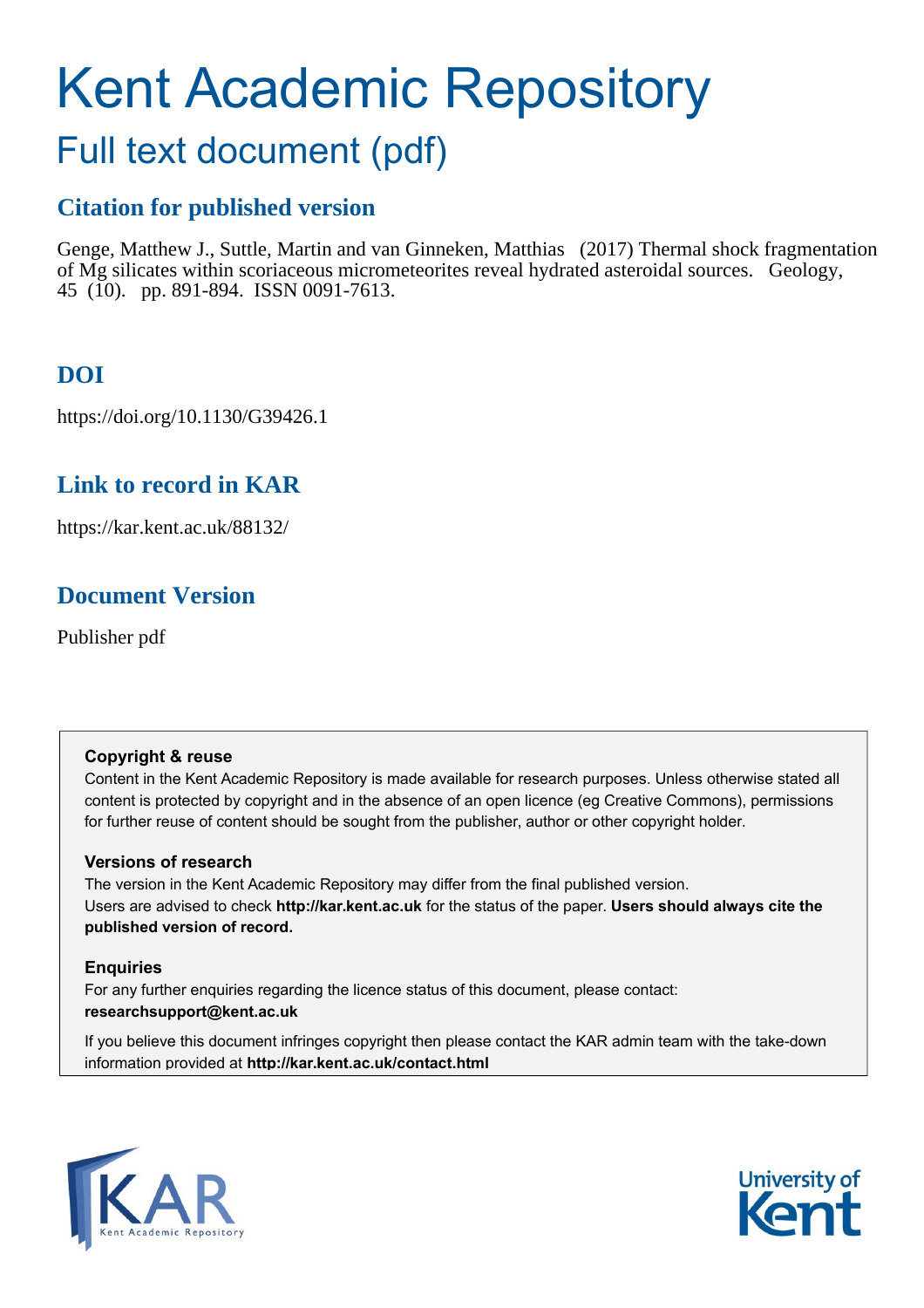

## Thermal shock fragmentation of Mg silicates within scoriaceous micrometeorites reveal hydrated asteroidal sources

#### Matthew J. Genge<sup>1,2\*</sup>, Martin Suttle<sup>1,2</sup>, and Matthias Van Ginneken<sup>3</sup>

1Impact and Astromaterials Research Centre (IARC), Department of Earth Science and Engineering, Imperial College London, Exhibition Road, London SW7 2AZ, UK

2Earth Sciences Department, The Natural History Museum, Cromwell Road, London SW7 2BW, UK

3Earth System Science, Vrije Universiteit Brussel, Pleinlaan, 2 B-1050 Brussel, Belgium

#### **ABSTRACT**

**Scoriaceous micrometeorites are highly vesicular extraterrestrial dust particles that have experienced partial melting during atmospheric entry. We report the occurrence of clusters of anhedral relict forsterite crystals within these particles that testify to in situ fragmentation. The absence of similar clusters within unmelted micrometeorites suggests that fragmentation occurs during atmospheric entry rather than by parent body shock reprocessing. Clusters of broken forsterite crystals are shown to form as a result of fracturing owing to thermal stress developed during entry heating and require**  thermal gradients of  $>200$  K  $\mu$ m<sup>-1</sup> in order for differential thermal **expansion to exceed the critical shear strength of olivine. Thermal gradients of this magnitude significantly exceed those resulting from thermal conduction and require the endothermic decomposition of phyllosilicates. Fragmented relict forsterite within scoriaceous micrometeorites, therefore, indicate that the precursor grains were similar to CI and CM2 chondrites and retained phyllosilicate prior to atmospheric entry and thus were not dehydrated on the parent asteroid by shock or thermal metamorphism. Explosive fragmentation of hydrous asteroids during collisions, therefore, does not significantly bias the interplanetary dust population.**

#### **INTRODUCTION**

Micrometeorites (MMs) are extraterrestrial dust particles <2 mm in size that are recovered from Earth's surface (Genge et al., 2008), they have been collected from Antarctic blue ice and snow, Antarctic traps and aeolian deposits (Maurette et al., 1991; Taylor et al., 2000; Duprat et al., 2007; Rochette et al., 2008), and within deep-sea sediments (Brownlee and Bates, 1983). The majority of MMs are thought to be derived from primitive asteroids similar to the parent bodies of chondrites (Kurat et al., 1994; Genge et al., 1997, 2008; Genge, 2008; Cordier et al., 2011), although some particles are also from comets (Noguchi et al., 2015).

A large proportion of MMs experience significant heating during atmospheric entry to form partially melted scoriaceous particles and extensively melted cosmic spherules (Kurat et al., 1994; Genge et al., 2008; Taylor et al., 2011). Heating during atmospheric entry obscures the pre-atmospheric features of MMs. In most unmelted fine-grained particles phyllosilicates are dehydrated and either form dehydroxylates or have recrystallized to cryptocrystalline olivine (Genge et al., 1997; Noguchi et al., 2002; Nozaki et al., 2006; Genge et al., 2008). Dehydration is likely to occur due to atmospheric entry; however, it is also affects dark inclusions (Kojima et al., 1993), and CI, CM, and CK4 chondrites (Nakamura, 2005; Greenwood et al., 2010; Tonui, 2014) and thus occurs on asteroids. Scoriaceous MMs (ScMMs) are thought to have similar pre-atmospheric precursors to unmelted fine-grained MMs but have experienced partial melting of their

fine-grained portions, with Mg-rich relict forsterite and enstatite surviving without melting (Genge et al., 1997; Taylor et al., 2011).

Here we report clusters of anhedral relict forsterite and enstatite crystals within ScMMs formed by in situ fragmentation during entry heating. We show that fracturing by thermal stress results from high thermal gradients enabled by phyllosilicates and indicates that particles were still hydrated when they entered the atmosphere.

#### **OBSERVATIONS OF SCORIACEOUS MICROMETEORITES**

We examined 91 ScMMs from Cap Prudhomme (Maurette et al., 1991), Larkman Nunatak (Suttle et al., 2015), and Allan Hills Moraine in Antarctica, among a total of 1600 MMs ranging in maximum dimensions from 55 to 450 µm (Fig. 1). Scoriaceous MMs are dominated by micron-sized equant iron-rich olivine crystals within a glassy mesostasis. Vesicles are abundant in these particles comprising 20–70 vol% and consisting of spherical voids to rounded irregular cavities. Some ScMMs have areas of porous mesostasis lacking iron-rich olivine (Fig. 1A) that have previously been interpreted as largely unmelted matrix (Genge et al., 1997). Particle shapes range from irregular and rounded to sub-spherical particles that resemble cosmic spherules. Well-developed magnetite rims, up to 4 µm in thickness, are developed on most ScMMs.

Accessory phases within ScMMs include FeNi-sulfide and FeNi-metal (occurring in 34 particles) and rare chromite and eskoliate (2 particles). Forsterite (Fa<sub>1–7</sub>) and enstatite (Fs<sub>1–6</sub>) are relatively common within ScMMs (37% of particles) and occur as grains up to 80 µm in size. Enstatite usually has rims of iron-bearing olivine ( $Fa_{25-40}$ ). Forsterite and enstatite both often occur as spatially associated clusters of anhedral crystals with smaller grains having shard-like triangular cross-sections (76% of particles with relict Mg silicates). Clusters are defined here as groups of three or more crystals of the same mineral with the same composition with separations less than the average dimensions of the crystals. Two crystals are considered a cluster where their shapes are compatible with *in situ* fragmentation. Clusters of up to 15 separate grains occur, although those with 3–4 are more common. Small fragments  $\left\langle 5 \mu \right\rangle$  are often present close to the margins of larger crystals. In some cases veins containing mesostasis up to 5 µm wide penetrate enstatite and forsterite crystals (Fig. 1C).

#### **FORMATION OF FORSTERITE AND ENSTATITE CLUSTERS**

The occurrence of clusters of forsterite and enstatite crystals within ScMMs suggests *in situ* fragmentation, while their absence within unmelted MMs suggests fragmentation occurs during atmospheric entry, rather than parent body shock. Although fractured crystals are common within chondritic meteorites, clusters of these crystals are rare. The texture of particle CP94–050–109 (Figs. 1E and 1F) suggests strongly that fragmentation occurs during entry heating since fractures are observed within relict forsterite where it is in contact with an igneous rim that \*E-mail: m.genge@imperial.ac.uk formed during atmospheric entry (Genge, 2006). Fractures in forsterite

© 2017 The Authors. Gold Open Access: This paper is published under the terms of the CC-BY license. **GEOLOGY**, October 2017; v. 45; no. 10; p. 891–894 | doi:10.1130/G39426.1 | Published online 17 August 2017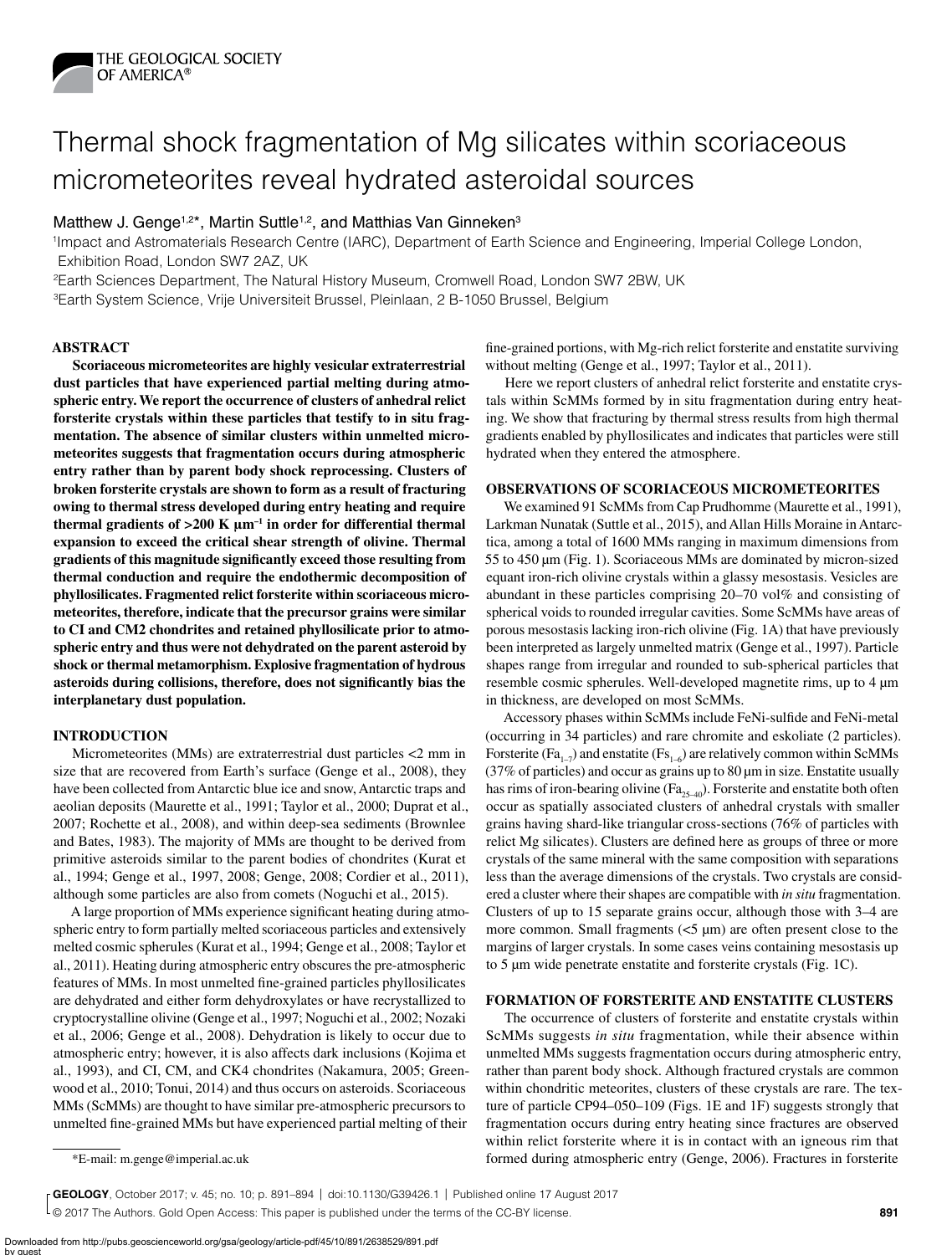

**Figure 1. Backscattered electron images of micrometeorites. A: Highly vesicular scoriaceous micrometeorite (ScMM) containing a cluster of**  forsterite relicts (FO) and eskoliate (Cr<sub>2</sub>O<sub>3</sub> - CR). B: A ScMM with a well**developed external magnetite rim and clusters of forsterite (FO). Small triangular shards of forsterite are present close to larger crystals. This particle is similar to a micro-porphyritic olivine cosmic spherule. An expanded inset shows a cluster of small enstatite crystals. C: A ScMM containing abundant vesicles and a magnetite rim. Two areas of relicts occur, one enstatite (FE) exhibits abundant fractures partially infilled with mesostasis (MV). D: A ScMM containing two clusters of forsterites (FO) consisting of numerous individual crystals. E: An unmelted finegrained MM with an external igneous rim (IR) surrounding an unmelted core (UC). A forsterite relict (FO) is present that truncates the igneous rim (f shows expanded view) and contains numerous fractures partially infilled with melt and is surrounded by a magnetite rim (MR). Fracturing within the crystal is most abundant in the part closest to the surface of the particle. Scale bars are 50** μ**m, except in F where it is 5** μ**m.**

in this particle are partially filled with melt from the igneous rim similar to relict olivines within some ScMMs (Fig. 1C). Thermal stress resulting from differential thermal expansion of crystals by rapid heating is thus likely to be responsible for the formation of these grains.

Thermal stress between a crystal and its surroundings arises whenever a material expands or contracts owing to temperature change. If confined, thermal stress is dispersed between the expanding material and the surrounding medium, for example, within a melt as in ScMMs, thermal stress is dissipated by expansion (Kingery, 1955). Thermal gradients, however, result in intra-crystal stress due to differential thermal expansion of a single crystal (Yatsu, 1988). Whether thermal stress can cause fragmentation of olivine and enstatite crystals within ScMMs depends on whether these particles have sufficiently large thermal gradients.

A simple model of thermal shock can be constructed by considering expansion of a crystal that is subjected to a thermal gradient oriented orthogonal to its length (Fig. 2). The width of the crystal in the high



**Figure 2. A schematic diagram illustrating the thermal stress model. An olivine crystal is shown that experiences differential thermal expansion across a thermal gradient between the melted (igneous) rim and unmelted core of a micrometeorite.**

temperature portion will be larger than in the low temperature region by an amount x that is dependent only on the linear thermal expansion coefficient  $\alpha$ , the temperature difference  $\Delta T$  across the thermal gradient, and the half width of the crystal D, as shown in Equation 1. Expansion along the length of the crystal can be ignored as long as the width of the thermal boundary layer L is small in comparison to the half width of the crystal.

$$
x = \alpha D \Delta T.
$$
 (1)

A shear strain is generated within the crystal that has a maximum value at the crystal surface and a magnitude given by x/*L*. In contrast shear strain is zero at the center of the crystal. Maximum shear stress can be estimated from the strain using the shear modulus G of the crystal. An expression for the width of the thermal boundary layer *L* is shown in Equation 2.

$$
L = \frac{\alpha G \Delta T}{\sigma_{\text{shear}}} D. \tag{2}
$$

Given an estimate for the critical shear stress, the magnitude of the thermal gradient that causes fragmentation can be estimated. The properties of forsterite are better constrained than those of enstatite. Using G = 80 GPa (Núñez-Valdez et al., 2010), α = 8.7 K–1 (Bouhifd et al., 1996), and a critical shear stress of 2.64 GPa (Sammis and Ben-Zion, 2008), the maximum width of the thermal boundary layer that will cause fragmentation for different temperature differences are shown in Figure 3. The thermal gradients required are large with  $>175$  K  $\mu$ m<sup>-1</sup> required to cause thermal fracturing of olivine crystals 10 µm in width.

The magnitude of thermal gradients that can be supported within micrometeoroids during atmospheric flight by thermal conduction are very small and insufficient to cause thermal fracturing. Steady-state thermal finite-element analysis was performed using the finite element LISA package (http://www.lisa-fet.com) in two dimensions for the mid-plane of a 200  $\mu$ m sphere with a low thermal conductivity of 0.5 W K<sup>-1</sup> m<sup>-2</sup>, corresponding to carbonaceous chondrites (Opeil et al., 2012) and suggests a maximum temperature difference of 49 K over the diameter of the particle where the leading surface is at 1573 K.

The presence of igneous rims on some unmelted MMs (Fig. 1E), however, suggest temperature differences of up to 800 K over a few microns can exist in micrometeoroids during entry heating (Genge, 2006). Igneous rims are thought to develop since the endothermic dehydration of phyllosilicates provides a heat sink, resulting in the inward migration of a melt front into the particle.

To investigate the magnitude of the thermal gradients produced by thermal decomposition of phyllosilicates a one-dimensional finite element analysis of heat flow was performed. Heat flow was modeled from the inner margin of a melted rim, at a solidus temperature of 1573 K, by thermal conduction into the unmelted core of the particle assuming a density of 2400 kg m<sup>-3</sup>, thermal conductivity of 0.5 K<sup>-1</sup> and a heat capacity of  $550$  J kg<sup>-1</sup> K<sup>-1</sup> similar to predictions for carbonaceous chondrites (Opeil et al., 2012). Fine-grained MMs contain both serpentine and saponite (e.g., Noguchi et al., 2002; Genge et al., 2008). The kinetics of serpentine dehydration were modeled, in the absence of saponite data, assumed applicable to phyllosilicates in general. The near ubiquitous occurrence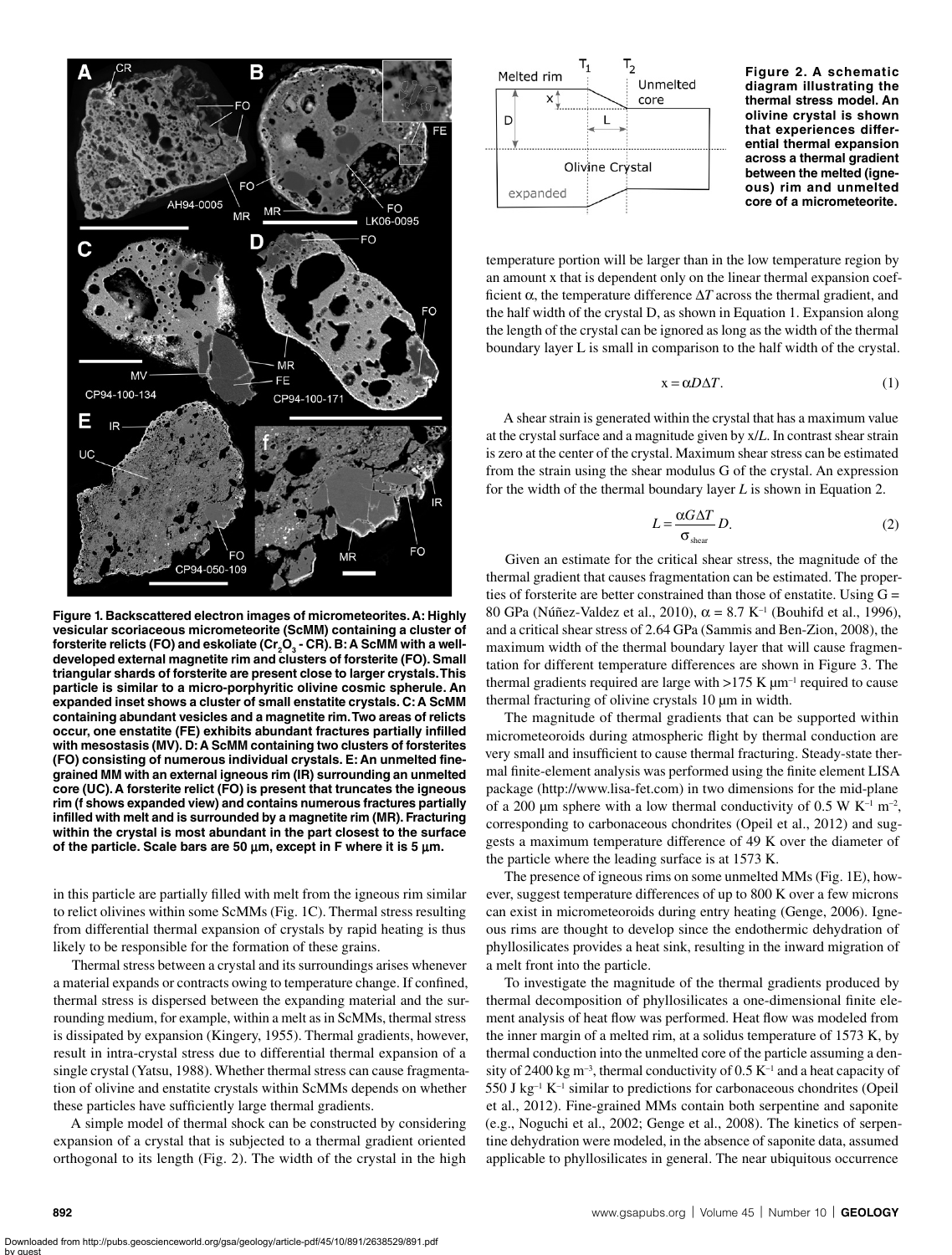

**Figure 3. The distance over which a thermal gradient must be applied to cause fracturing of olivine crystals of different widths. Each curve represents the temperature difference in Kelvins of the thermal gradient. Small difference will result from the 0.4% variation in thermal expansivity with crystallographic orientation (Bouhifd et al., 1996).**

of igneous rims on heated fine-grained MMs supports similar behavior of saponite and serpentine. Experimentally determined reaction rates using the Arrhenius equation with an activation energy  $E_{\rm a}$  of 521 kJ kg<sup>-1</sup> and a frequency factor *A* of  $4.3 \times 10^{24}$  were obtained by fitting to the data of Llana-Fúnez et al., (2007). The change in concentration of serpentine at each time step was used to determine the energy dissipated by dehydration using an enthalpy of reaction of 414 kJ kg–1 via Equation 3 where *C* is the concentration and *n* is the order of reaction. Experimental studies suggest that the order of reaction varies between 0.5 and 2.0 (Llana-Fúnez et al., 2007). A value of 1.0 was assumed in the current study. The transient heat flow was simulated using an implicit numerical integration with a time step of  $1 \times 10^{-9}$  s and an element size of 0.01 µm. Heat transfer by gas or melt migration is not considered in the model but is likely to be less important than conduction.

$$
\frac{\partial C}{\partial t} = -C^n A \exp \ -\frac{E_a}{RT}.\tag{3}
$$

The results of the simulations suggest that serpentine dehydration produces a significant thermal gradient of up to 4000 K  $\mu$ m<sup>-1</sup> after 0.01 s once surface melting occurs (Fig. 4). The temperature gradient shows a dependence on initial phyllosilicate abundance, however, even abundances of phyllosilicate of >5% maintain a large temperature gradient of 200 K  $\mu$ m<sup>-1</sup>.

Thermal gradients of the magnitude predicted by the simulations would result in the fracturing of olivine crystals that penetrate the melt front into the unmelted core of a micrometeorite. The shear stress on crystals furthermore is largest at their surface suggesting that fractures will initiate at the exterior and then migrate inward. This agrees well with the observation that clusters of forsterite and enstatite within ScMMs often consist of several shard-like fragments surrounding a larger crystal.

#### **IMPLICATIONS FOR INTERPLANETARY DUST AND THEIR PARENT BODIES**

Thermal fracturing of forsterite and enstatite within ScMMs testifies to the presence of phyllosilicates within their precursor particles because they require large thermal gradients during entry heating (Genge, 2005). The abundance of fragmented olivine and enstatite within ScMMs suggests that 75% of their precursors contained at least 5 vol% phyllosilicates prior to atmospheric entry. The results imply, therefore, that the majority of ScMM precursors had experienced aqueous alteration and resemble CI1 and CM2 chondrites, rather than type 3 chondrites that have lower abundances of phyllosilicate (Brearley and Jones, 1998). This conclusion



**Figure 4. The results of one-dimensional transient, heat transfer simulations incorporating the kinetics of serpentine decomposition. A: Thermal gradient after 0.01 s for matrix with different phyllosilicate contents (in percent). B: The evolution of thermal gradient with time for a phyllosilicate-free matrix in comparison to phyllosilicate-dominated at 0.01 s. Percentages of phyllosilicate are shown. Units of axes are the same for A and B.**

is compatible with previous suggestions that the precursors of ScMMs are equivalent to those of fine-grained MMs (Genge et al., 1997; Taylor et al., 2011). The majority of unmelted fine-grained MMs, however, are thermally altered and dominated by dehydroxylates after phyllosilicates, with still hydrated phyllosilicate being rare (Genge et al., 1997; Noguchi et al., 2002; Nozaki et al., 2006). It is, however, unclear whether the dehydration occurs during atmospheric entry or due to parent body processes.

Dehydration of phyllosilicates on asteroidal parent bodies can occur owing to parent body metamorphism (McSween et al., 2002), or shock (Rubin, 1995). The CK4 meteorite group is dominated by anhydrous silicates and has a matrix consisting largely of micron-scale olivines thought to have formed by dehydration and recrystallization of phyllosilicate by parent metamorphism (Greenwood et al., 2010). Up to 50% of CI and CM chondrites are also known to have experienced metamorphism with alteration of phyllosilicate to porously crystalline or amorphous phases (Tonui, 2014; Nakamura, 2005).

Shock experiments on CM2 chondrites at pressures >26 GPa indicate that phyllosilicate dehydration can be the result of collisions within the asteroid belt and results in explosive dispersal of hydrated primitive parent bodies (Tomeoka et al., 2003). The large abundance of CI1 and CM2 chondrite material amongst MMs, therefore, could be biased by the efficiency of dust production from such parent bodies. The occurrence of fragmented olivine suggests that maximum abundance of 25% of precursors contain <5 vol% phyllosilicate prior to atmospheric entry and thus extensive dehydration during dust production is relatively rare. By inference, explosive fragmentation is not the principle dust production mechanism from hydrated parent bodies.

The Veritas asteroid family is predicted to contribute  $~50\%$  of dust derived from asteroidal dust bands to Earth with the remainder largely derived from the Koronis family asteroids, perhaps together with a smaller contribution from the Themis family (Nesvorny et al., 2006). The relative abundance of MM types is broadly consistent with these asteroidal sources since although fine-grained unmelted particles, related to CI1 and CM2 chondrites, dominate at small size (<200 µm; Genge et al., 1997; Taylor et al., 2011), particles with affinities to ordinary chondrites comprise ~30% of larger (>300 µm) micrometeorites (Cordier et al., 2011; Van Ginneken et al., 2017) and are present among unmelted coarse-grained MMs (Genge, 2008). Koronis asteroids are S(IV) spectral types that are likely to be related to ordinary chondrites, while Veritas and Themis asteroids